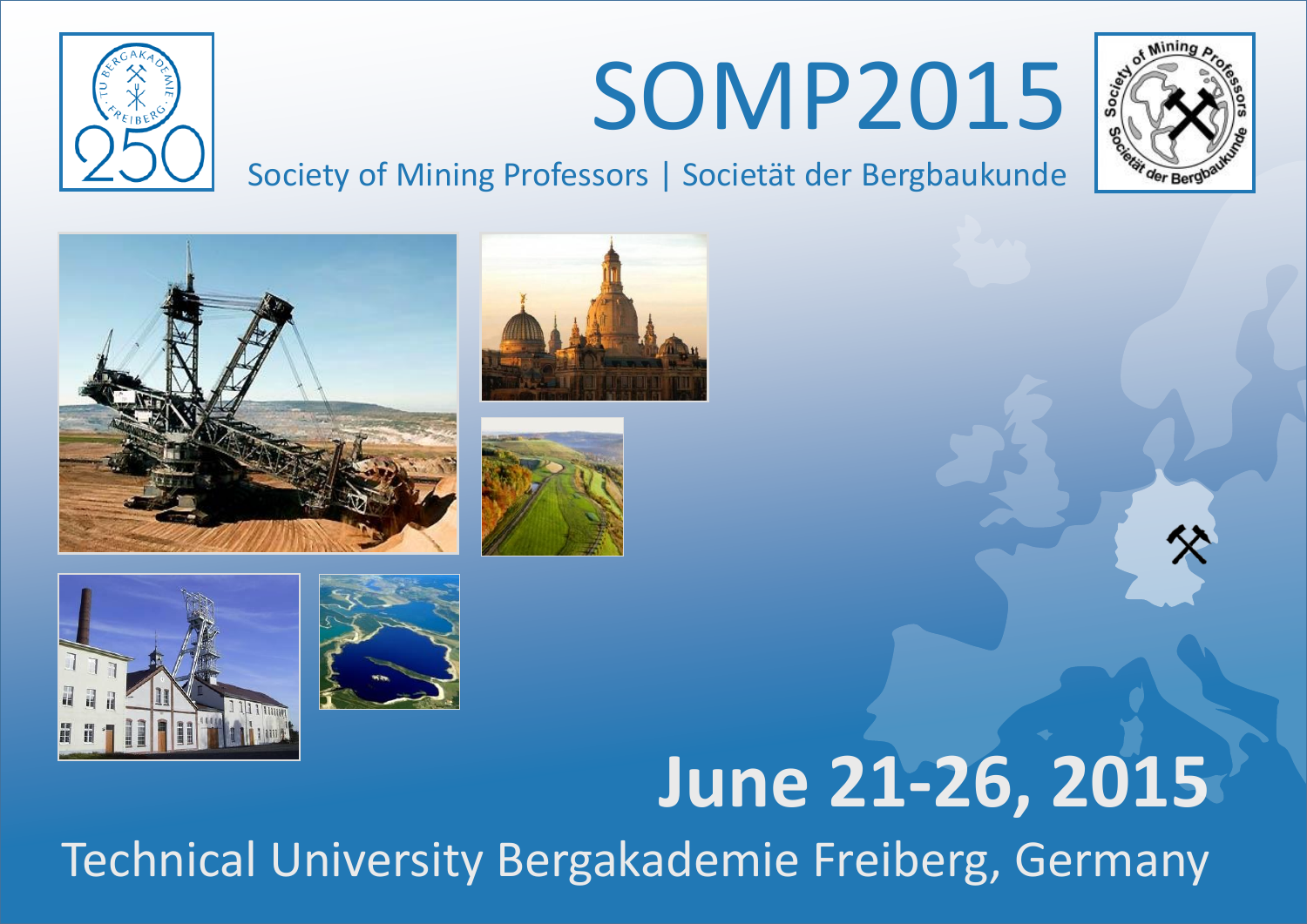### *WELCOME TO SOMP 2015 IN FREIBERG (SAXONY) – IN THE HEART OF GERMANY*

Ladies and Gentlemen.

We kindly invite you to the Symposium of the **So**ciety of **M**ining **P**rofessors (Societät der Bergbaukunde). During this conference we celebrate the 25 year anniversary of the re-establishment of the Society of Mining Professors in the year 1990.

SOMP2015 will be held in Freiberg in the Federal State of Saxony – an important mining region. Our mining tradition goes far back to the year 1163 when silver was first discovered in Freiberg. Based on this mining laws were introduced and the first mining authority was established here.

In the year 1765 the Technical University Bergakademie Freiberg was founded as the oldest mining university in the world. Substantial research and education in the field of mining and metallurgy lead to technical innovations, back then up until today.

Exchange of knowledge and experiences as well as discussions between international experts form the basis of developing new and efficient technological solutions for processes along the value chain. Take the chance and join SOMP2015.

Regards and Glückauf!

Carsten Drebenstedt, Helmut Mischo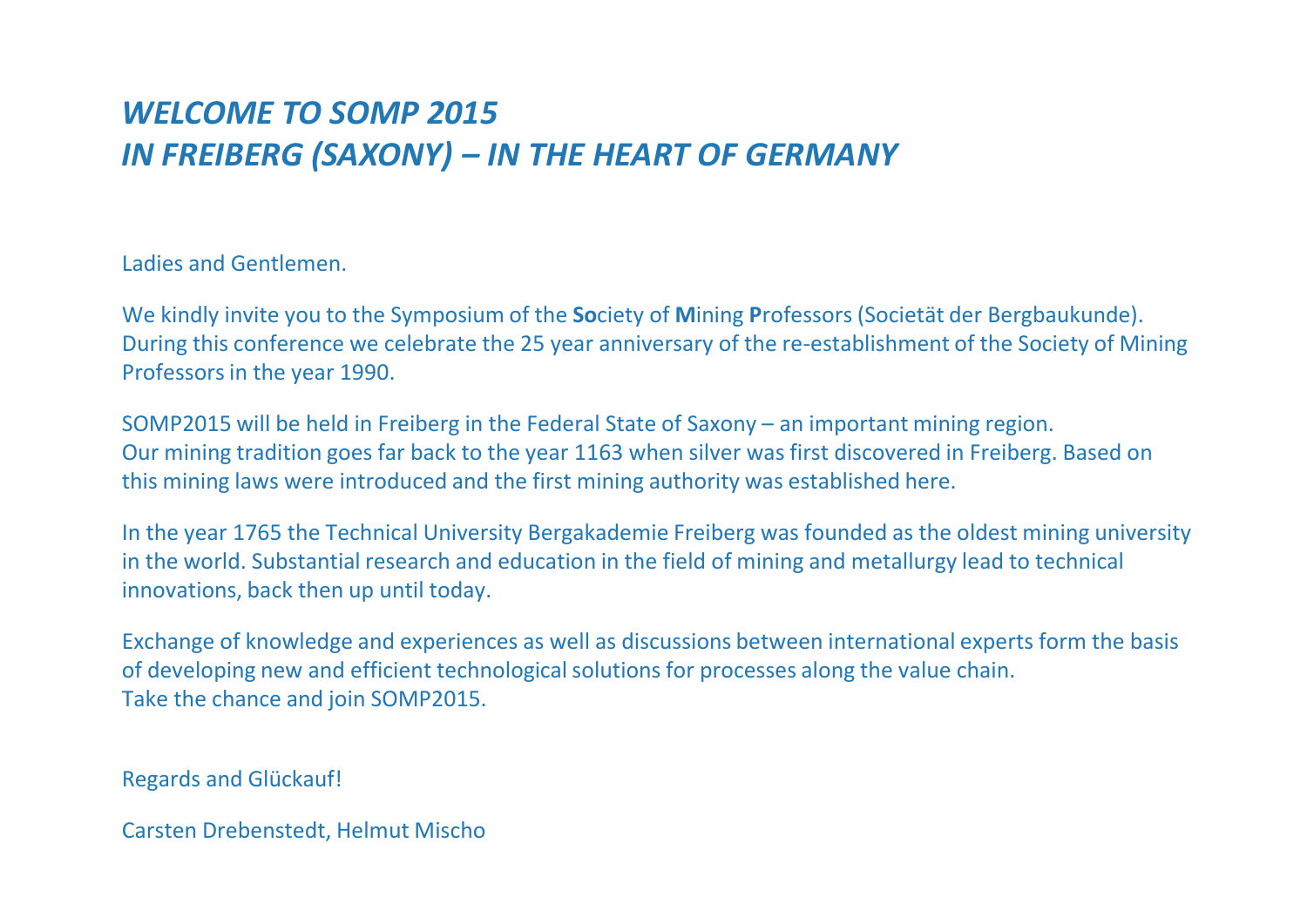### **Pre-Conference Program (optional)**

**June 19 - 21 International Conference of Mining and Metallurgy (Forum of BioGeoMetallurgy and Forum of Young Scientists)**

**Sat | Jun. 20 Night of Science**

### **SOMP Conference**

 $-15.5$ 

 $58.27$ 

- **Sun | Jun. 21 Arrival, Welcome Evening at Famous Freiberg Mineral Exhibition Evening-Registration**
- **Mon | Jun. 22 Registration**

**Council Meeting, Meetings of Delegates Opening Session, Keynote Sessions Evening: SOMP Gala Dinner at Traditional Freiberg Brewery**

**Tue | Jun. 23 Annual Meeting**

**Conference Sessions Evening: Boat Tour alongside the City of Dresden, Dinner onboard**

the control of the second company of the control of the con-

**Wed | Jun. 24 Conference Sessions**

**Closing Session and Hand Over to Host of SOMP 2016**

**Evening: BBQ above the Roofs of Freiberg**

**Excursions and Post Conference Event (optional)**

 $-1000$  eV  $-2.1$ 

- **Fri | Jun. 26 Excursion to Lignite Open Pit Mine (Vattenfall)**
- **June 26 - 28 Mining Festival at the Old City Center of Feiberg**